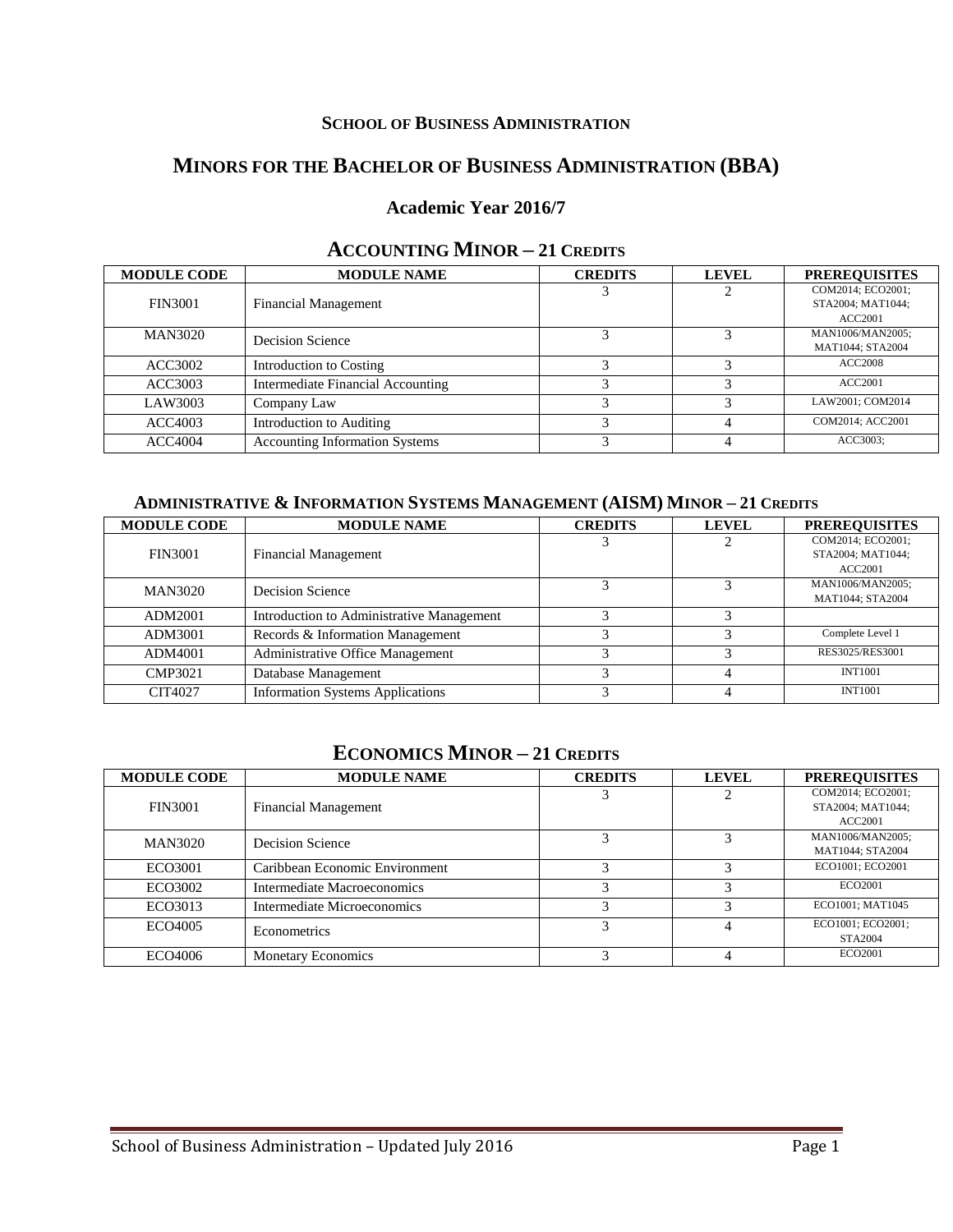| <b>MODULE CODE</b> | <b>MODULE NAME</b>               | <b>CREDITS</b> | <b>LEVEL</b> | <b>PREREOUISITES</b>                   |
|--------------------|----------------------------------|----------------|--------------|----------------------------------------|
| <b>FIN3001</b>     | <b>Financial Management</b>      |                |              | COM2014: ECO2001:<br>STA2004; MAT1044; |
|                    |                                  |                |              | ACC2001                                |
| <b>MAN3020</b>     | Decision Science                 |                |              | MAN1006/MAN2005;                       |
|                    |                                  |                |              | MAT1044; STA2004                       |
| <b>FIN3017</b>     | Financial Markets & Institutions | 3              |              | ECO1001: ECO2001                       |
| <b>BFS3002</b>     |                                  |                |              | COM2014: ECO2001:                      |
|                    | Corporate Risk Management        |                |              | STA2004; MAT1045;                      |
|                    |                                  |                |              | <b>ACC2001</b>                         |
| <b>BFS3003</b>     | Insurance                        |                |              | <b>FIN3001</b>                         |
| <b>FIN4003</b>     | Securities Analysis              |                |              | <b>FIN3001</b>                         |
| <b>BFS3001</b>     | Lending                          |                |              | <b>FIN3001</b>                         |

## **FINANCE MINOR – 21 CREDITS**

# **HUMAN RESOURCE MANAGEMENT MINOR – 21 CREDITS**

| <b>MODULE CODE</b>                                                                                                                  | <b>MODULE NAME</b>                                                                              | <b>CREDITS</b> | <b>LEVEL</b> | <b>PREREOUISITES</b>                                     |
|-------------------------------------------------------------------------------------------------------------------------------------|-------------------------------------------------------------------------------------------------|----------------|--------------|----------------------------------------------------------|
| <b>FIN3001</b>                                                                                                                      | <b>Financial Management</b>                                                                     |                |              | COM2014; ECO2001;<br>STA2004; MAT1044;<br><b>ACC2001</b> |
| <b>MAN3020</b>                                                                                                                      | Decision Science                                                                                |                | 3            | MAN1006/MAN2005;<br>MAT1044; STA2004                     |
| HRM3002                                                                                                                             | Introduction to Human Resource Management                                                       | 3              | 3            | Complete Level 2                                         |
| <b>HRM3008</b>                                                                                                                      | Staffing                                                                                        | 3              | 3            | HRM3002 (Co-requisite)                                   |
| <b>HRM3009</b>                                                                                                                      | Performance Management                                                                          | 3              | 3            | HRM3002 (Co-requisite)                                   |
| <b>HRM3007</b>                                                                                                                      | Training & Development                                                                          | 3              |              | HRM3002                                                  |
| HRM4005                                                                                                                             | Organizational Development                                                                      |                | 4            | HRM3002                                                  |
|                                                                                                                                     | Students who do Introduction to Human Resource Management (HRM3002) as part of their major will |                |              |                                                          |
| do International Human Resource Management (HRM3005) in the minor instead of Introduction to<br>Human Resource Management (HRM3002) |                                                                                                 |                |              |                                                          |

# **INTERNATIONAL BUSINESS MINOR – 21 CREDITS**

| <b>MODULE CODE</b> | <b>MODULE NAME</b>                                                              | <b>CREDITS</b> | <b>LEVEL</b> | <b>PREREQUISITES</b>                                     |
|--------------------|---------------------------------------------------------------------------------|----------------|--------------|----------------------------------------------------------|
| <b>FIN3001</b>     | <b>Financial Management</b>                                                     | 3              | 2            | COM2014; ECO2001;<br>STA2004; MAT1044;<br><b>ACC2001</b> |
| <b>MAN3020</b>     | Decision Science                                                                | 3              | 3            | MAN1006/MAN2005;<br>MAT1044; STA2004                     |
| <b>BUS3002</b>     | <b>International Business</b>                                                   | 3              | 3            | ECO1001; MAN1006;<br>Complete Level 2                    |
|                    | Plus any 4 modules (12 credits) from the following:                             |                |              |                                                          |
| <b>FIN4005</b>     | <b>International Financial Management</b>                                       | 3              |              | <b>FIN3001</b>                                           |
| <b>HRM3005</b>     | <b>International Human Resource Management</b>                                  | 3              |              | Complete Level 2                                         |
| <b>MAN3006</b>     | <b>International Management</b>                                                 | 3              |              | <b>MAN1006</b>                                           |
| <b>MKT4011</b>     | Global Marketing                                                                | 3              |              | <b>MKT2001</b>                                           |
| LAW3008            | <b>International Public Law</b>                                                 | 3              |              | COM2014; LAW2001                                         |
| ECO3001            | Caribbean Economic Environment                                                  | 3              |              | ECO1001; ECO2001                                         |
|                    | Students may not select for the minor any module that is already in their major |                |              |                                                          |